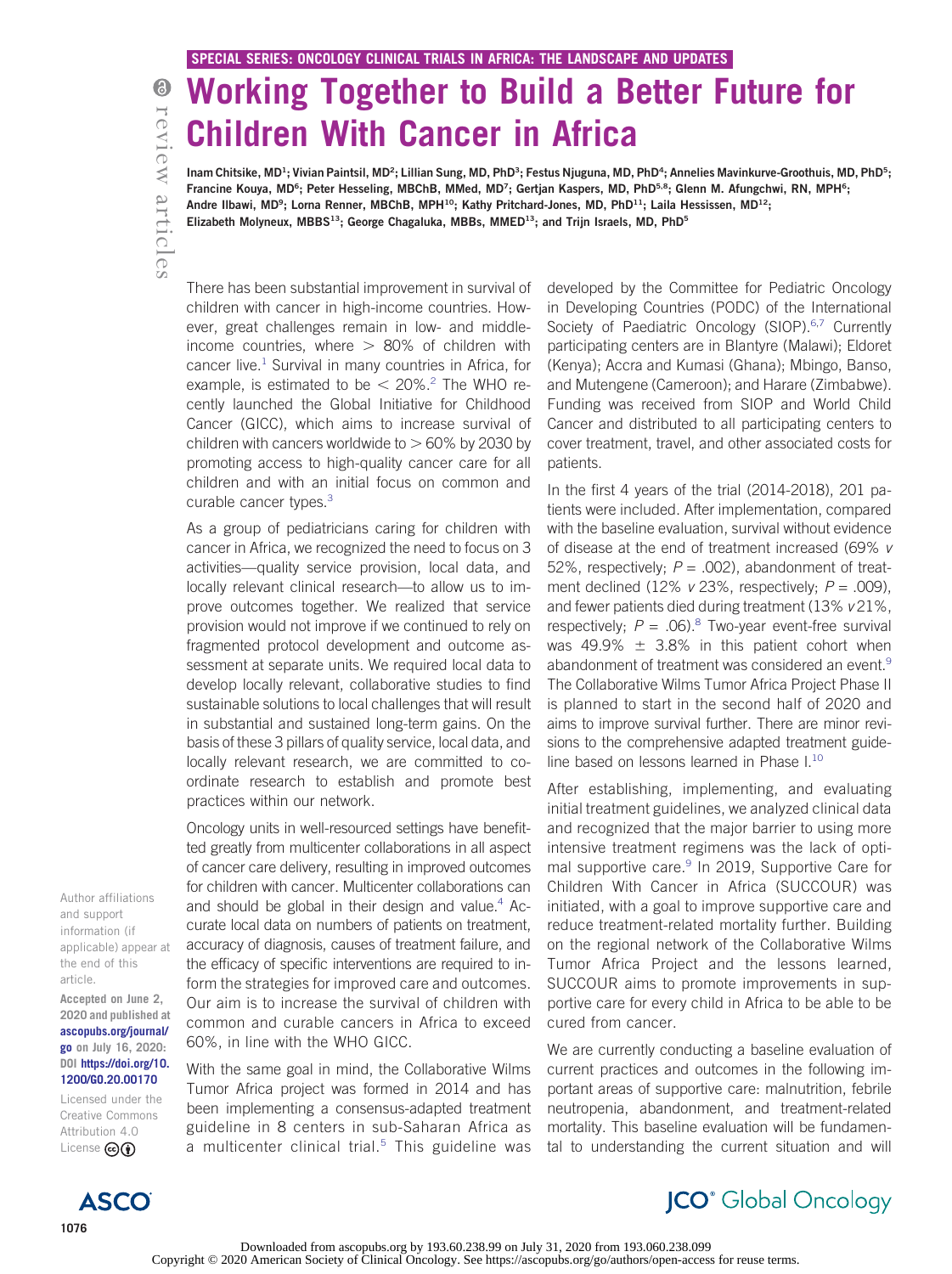facilitate the development and prioritization of supportive care interventions. It will provide a benchmark for future evaluation of the impact of implemented interventions.

Abandonment, or incomplete treatment, is known to be an important problem in our centers, and our goal will be to reduce it to zero. Hence, the third project, Toward Zero Percent Abandonment, was started in Blantyre, Malawi, in 2019. It aims to eliminate incomplete treatment. Abandonment of treatment is a known common and preventable cause of treatment failure in low-income countries. $11$  The baseline evaluation of this project in Malawi documented that 49 (19%) of 264 patients diagnosed in 2018 and 2019 with common and curable cancers had abandoned treatment.<sup>[12](#page-2-11)</sup> Interventions in Malawi to prevent abandonment include full coverage of treatment, accommodation and transport costs, a tracking system to remind patients of appointments, and more systematic and improved counseling of parents of the need to complete treatment. We intend to introduce this project in all participating centers over the next 1-3 years.

The Collaborative Wilms Tumor Africa Project, SUCCOUR, and Toward Zero Percent Abandonment form the current core of the Collaborative African Network of Clinical Care and Research for Childhood Cancer (CANCaRe Africa). We see the network as a platform on which to build these collaborative studies with the intention that other studies can and will be added to create change. The vision of CANCaRe Africa is that children with common and curable cancers in sub-Saharan Africa will achieve survival rates  $> 60\%$ -70%, in line with the GICC. The mission is to achieve this by reducing treatment-related deaths to  $< 10\%$ ; reducing abandonment of treatment to  $<$  10%; and developing, implementing, and evaluating locally appropriate treatment guidelines.

CANCaRe Africa has collaborated and aligned with other national and international initiatives. We are sharing our best practices with the WHO GICC, allowing our platform, experience, and knowledge to serve the broader community. Collaborative research and innovation are essential to achieving the targets established by the WHO initiative, and we are actively supporting these WHO workstreams. achieving the targets established by the WHO GICC; we are actively supporting WHO workstreams related to establishing treatment standards, to incorporating supportive care programs as part of universal health coverage, and to defining core indicators used in monitoring programs and research. SIOP, including SIOP Africa and SIOP PODC, is the global scientific pediatric oncology umbrella organization.<sup>13</sup> We collaborate within the SIOP community to learn from other groups, develop our guidelines, and implement and evaluate them according to robust scientific standards. We also work closely with our national governments, allowing for sustainable uptake of our programs in the public sector. Current funding for the activities of this regional network comes from SIOP, World Child Cancer, and the Sanofi Espoir Foundation, who share our vision. We hope to expand these partnerships and include others to have sustainable and hopefully increased funding to deliver on our aims and objectives.

Collaborative research and innovation are essential to

Over the past few years, we have learned many lessons. $14$ We do work according to a shared vision, mission, and principles by designing feasible interventions, achieving incremental steps, and ensuring long-term sustained impact. We give priority to interventions with the highest expected impact on child survival, cognizant of the current profound inequalities. Our philosophy is that local leaders are in the best position to assess feasibility of interventions and set priorities. Transparency, trust, and a shared purpose are essential. We work through national institutional review boards, ensure the validity of our results, and routinely report successes and challenges internally and externally. Friendship, good communication, and comradery are facilitators in achieving our vision and at the core of our success.

We have established an active regional network for childhood cancer that can be a platform for further initiatives to improve care and survival, including but not limited to the WHO GICC. This is only the beginning of our work. Together, we are finding sustainable solutions to shared local challenges for children with cancer in our community and around the world.

## AFFILIATIONS

<sup>1</sup>Department of Pediatrics, College of Health Sciences, Harare, Zimbabwe

2 Directorate of Child Health, Komfo Anokye Teaching Hospital, Kumasi, Ghana

<sup>3</sup>The Hospital for Sick Children, Toronto, Ontario, Canada

4 Moi University/Moi Teaching and Referral Hospital, Eldoret, Kenya <sup>5</sup> Princess Máxima Center for Pediatric Oncology, Utrecht, the **Netherlands** 

6 Department of Pediatric Oncology, Mbingo Baptist Convention Hospital, Mbingo, Cameroon

<sup>7</sup> Department of Pediatrics and Child Health, Stellenbosch University, South Africa

8 Emma Children's Hospital, Amsterdam UMC, Vrije Universiteit Amsterdam, Pediatric Oncology, Amsterdam, the Netherlands <sup>9</sup>Global Initiative for Childhood Cancer, WHO, Geneva, Switzerland <sup>10</sup>Department of Child Health, University of Ghana Medical School, Accra, Ghana

JCO Global Oncology 1077

<sup>11</sup>University College London, London, United Kingdom

<sup>&</sup>lt;sup>12</sup>Pediatric Hematology and Oncology Center, Mohamed V University, Rabat, Morocco

<sup>&</sup>lt;sup>13</sup>Department of Pediatrics, College of Medicine, Blantyre, Malawi